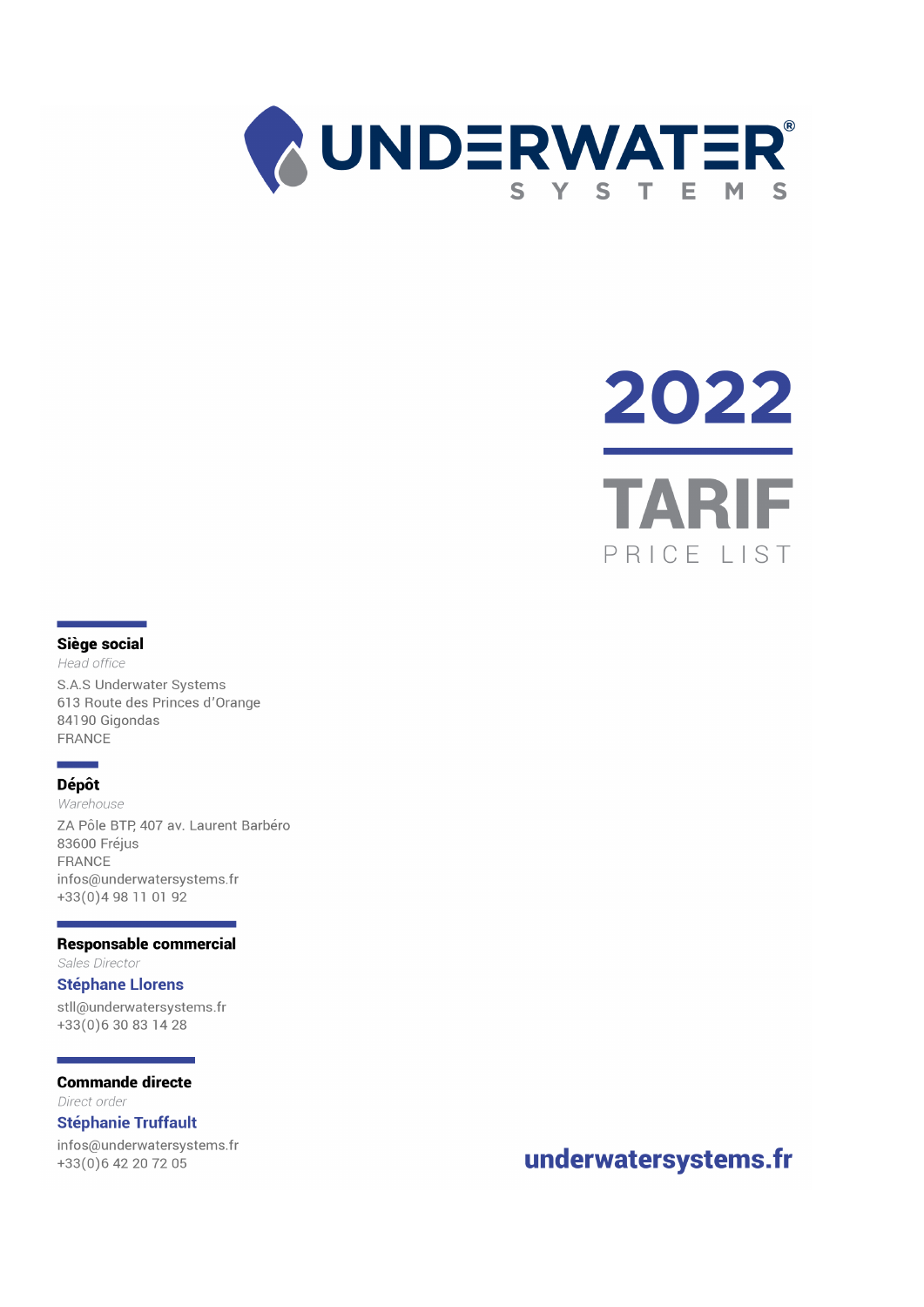# **ANTIFOULINGS**

Antifouling matrice mixte haute performance *Polishing antifouling High Performance* 

| <b>PROFESSIONAL EXPLORER</b> |                      | Cdt. (L)                    | Prix /L $\in$ HT | Prix unit. $\epsilon$ HT |         |
|------------------------------|----------------------|-----------------------------|------------------|--------------------------|---------|
|                              | EBLACK20L            | Professional Explorer Black | 20               | 67,68                    | 1353,60 |
|                              | EBLACK5L             | Professional Explorer Black | 5                | 67,68                    | 338,40  |
|                              | ENAVY20L             | Professional Explorer Navy  | 20               | 67,68                    | 1353,60 |
|                              | ENAVY <sub>5</sub> L | Professional Explorer Navy  | 5                | 67,68                    | 338,40  |
|                              | EWHITE20L            | Professional Explorer White | 20               | 67,68                    | 1353,60 |
|                              | <b>EWHITE5L</b>      | Professional Explorer White | 5                | 67,68                    | 338,40  |
|                              | ERED20L              | Professional Explorer Red   | 20               | 67,68                    | 1353,60 |
|                              | ERED <sub>5</sub> L  | Professional Explorer Red   | 5                | 67,68                    | 338,40  |
|                              | EGREY5L              | Professional Explorer Grey  | 5                | 67,68                    | 338,40  |
|                              | <b>EGREEN5L</b>      | Professional Explorer Green | 5                | 67,68                    | 338,40  |

# Antifouling matrice mixte *Polishing antifouling*

| PROFESSIONAL DEEPSEA |                    |                            | Cdt. (L) | $Prix / L \in HT$ | Prix unit. € HT |
|----------------------|--------------------|----------------------------|----------|-------------------|-----------------|
|                      | DBLACK20L          | Professional Deepsea Black | 20       | 39,67             | 793,40          |
|                      | <b>DBLACK5L</b>    | Professional Deepsea Black | 5        | 39,67             | 198,35          |
|                      | DBLACK2.5L         | Professional Deepsea Black | 2,5      | 39,67             | 99,18           |
|                      | DNAVY20L           | Professional Deepsea Navy  | 20       | 39,67             | 793,40          |
|                      | DNAVY5L            | Professional Deepsea Navy  | 5        | 39,67             | 198,35          |
|                      | DNAVY2.5L          | Professional Deepsea Navy  | 2,5      | 39,67             | 99,18           |
|                      | DWHITE20L          | Professional Deepsea White | 20       | 39,67             | 793,40          |
|                      | DWHITE5L           | Professional Deepsea White | 5        | 39,67             | 198,35          |
|                      | DWHITE2.5L         | Professional Deepsea White | 2,5      | 39,67             | 99,18           |
|                      | DRED20L            | Professional Deepsea Red   | 20       | 39,67             | 793,40          |
|                      | DRED <sub>5L</sub> | Professional Deepsea Red   | 5        | 39,67             | 198,35          |
|                      | DRED2.5L           | Professional Deepsea Red   | 2,5      | 39,67             | 99,18           |
|                      | DGREY20L           | Professional Deepsea Grey  | 20       | 39,67             | 793,40          |
|                      | DGREY5L            | Professional Deepsea Grey  | 5        | 39,67             | 198,35          |
|                      | DGREY2.5L          | Professional Deepsea Grey  | 2,5      | 39,67             | 99,18           |
|                      | DBLUE20L           | Professional Deepsea Blue  | 20       | 39,67             | 793,40          |
|                      | DBLUE5L            | Professional Deepsea Blue  | 5        | 39,67             | 198,35          |
|                      | DBLUE2.5L          | Professional Deepsea Blue  | 2,5      | 39,67             | 99,18           |

Antifouling matrice dure haute performance *Hard matrix antifouling High Performance*

| <b>PROFESSIONAL RACING</b> |                      |                           | Cdt. (L) | $Prix / L \in HT$ | Prix unit. $E$ HT |
|----------------------------|----------------------|---------------------------|----------|-------------------|-------------------|
|                            | RBLACK20L            | Professional Racing Black | 20       | 50,82             | 1016,40           |
|                            | RBLACK5L             | Professional Racing Black | 5        | 50,82             | 254,10            |
|                            | RNAVY20L             | Professional Racing Navy  | 20       | 50,82             | 1016,40           |
|                            | RNAVY <sub>5</sub> L | Professional Racing Navy  | 5        | 50,82             | 254,10            |
|                            | RWHITE20L            | Professional Racing White | 20       | 50,82             | 1016,40           |
|                            | RWHITE5L             | Professional Racing White | 5        | 50,82             | 254,10            |
|                            | RRED <sub>20</sub> L | Professional Racing Red   | 20       | 50,82             | 1016,40           |
|                            | RRED <sub>5</sub> L  | Professional Racing Red   | 5        | 50,82             | 254.10            |